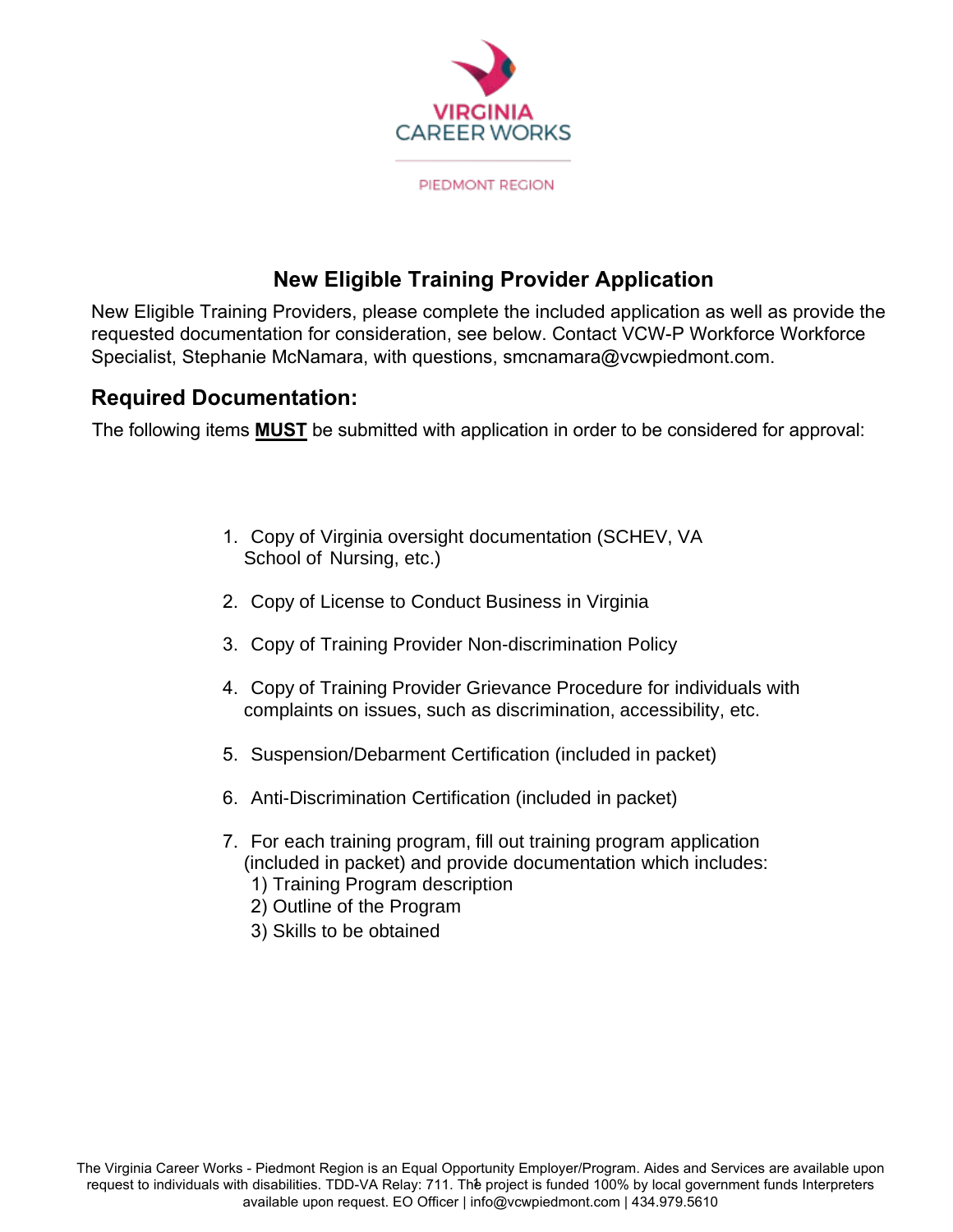

#### PIEDMONT REGION

#### Training Provider Application

| 1. Name of Training Organization                                                                                                                                  |                                                                 | 2. Federal Tax ID#                                |           |           |
|-------------------------------------------------------------------------------------------------------------------------------------------------------------------|-----------------------------------------------------------------|---------------------------------------------------|-----------|-----------|
| 3. Mailing Address                                                                                                                                                | 4. City                                                         |                                                   | 5. State  | 6. Zip    |
| 7. Physical Address                                                                                                                                               | 8. City                                                         |                                                   | 9. State  | $10.$ Zip |
| 11. Name & Title of Contact Person:                                                                                                                               |                                                                 |                                                   |           |           |
| 12. Email Address of Contact Person:                                                                                                                              | 13. Phone Number of Contact Person:                             |                                                   |           |           |
|                                                                                                                                                                   | 14. Mailing Address of Contact Person (if different from above) |                                                   |           |           |
| 15. Year Established                                                                                                                                              | 16. Website Address:                                            |                                                   |           |           |
| 17. Type of Entity                                                                                                                                                |                                                                 |                                                   |           |           |
| Other (please Describe) _                                                                                                                                         |                                                                 |                                                   |           |           |
| 18. Does your organization provide job search assistance or placement services?<br>(if yes, please describe)                                                      |                                                                 |                                                   | No<br>Yes |           |
| 19. What types of financial aid are available to students?                                                                                                        |                                                                 |                                                   |           |           |
| Yes<br>No<br>20. Does your organization have a tuition refund policy?<br>(if yes, please attach the policy including time frames and percentage of reimbursement) |                                                                 |                                                   |           |           |
| 21. Name of Financial Aid Contact Person                                                                                                                          |                                                                 | 22. Email Address of Financial Aid Contact Person |           |           |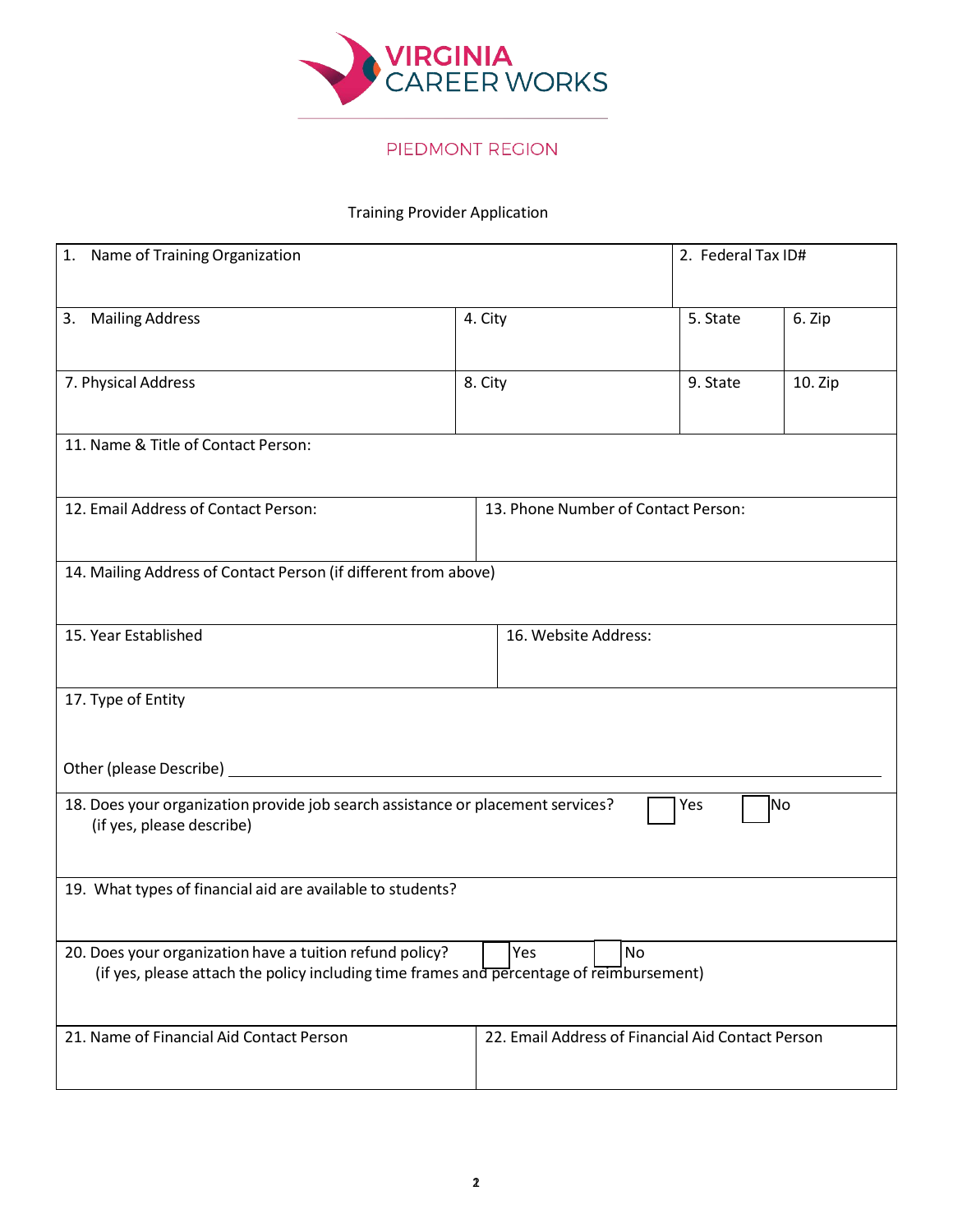#### Training Provider Application

| 23. Please provide three customer references including contact information: |  |  |  |
|-----------------------------------------------------------------------------|--|--|--|
| 1.                                                                          |  |  |  |
|                                                                             |  |  |  |
|                                                                             |  |  |  |
|                                                                             |  |  |  |
|                                                                             |  |  |  |
|                                                                             |  |  |  |
|                                                                             |  |  |  |
|                                                                             |  |  |  |
|                                                                             |  |  |  |
|                                                                             |  |  |  |
| $\overline{2}$ .                                                            |  |  |  |
|                                                                             |  |  |  |
|                                                                             |  |  |  |
|                                                                             |  |  |  |
|                                                                             |  |  |  |
|                                                                             |  |  |  |
|                                                                             |  |  |  |
|                                                                             |  |  |  |
|                                                                             |  |  |  |
|                                                                             |  |  |  |
| 3.                                                                          |  |  |  |
|                                                                             |  |  |  |
|                                                                             |  |  |  |
|                                                                             |  |  |  |
|                                                                             |  |  |  |
|                                                                             |  |  |  |
|                                                                             |  |  |  |
|                                                                             |  |  |  |
|                                                                             |  |  |  |
|                                                                             |  |  |  |
|                                                                             |  |  |  |
|                                                                             |  |  |  |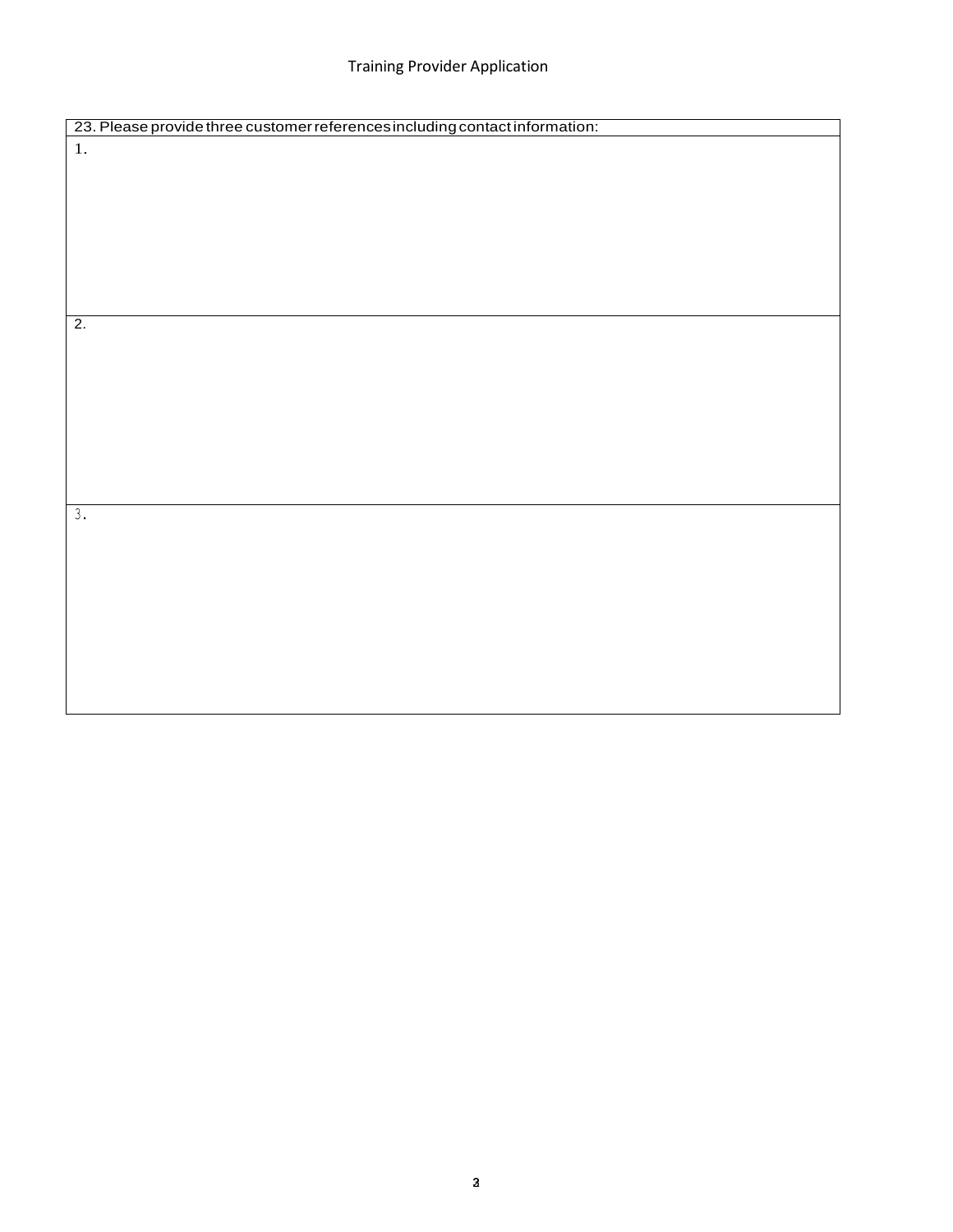# **CERTIFICATION REGARDING DEBARMENT, SUSPENSION, INELIGIBILITY AND VOLUNTARY EXCLUSION—LOWER TIER COVERED TRANSACTIONS**

(1) The prospective lower tier subcontract proposer certifies, by submission of this proposal, that neither it nor its principals is presently debarred, suspended, proposed for debarment, declared ineligible, or voluntarily excluded from participation in this transaction by any Federal department or agency.

(2) Where the prospective lower tier subcontract proposer is unable to certify to any of the statements in this certification, such prospective subcontract proposer shall attach an explanation to this proposal.

**Organization** 

Authorized Signature **Date** 

Printed Name and Title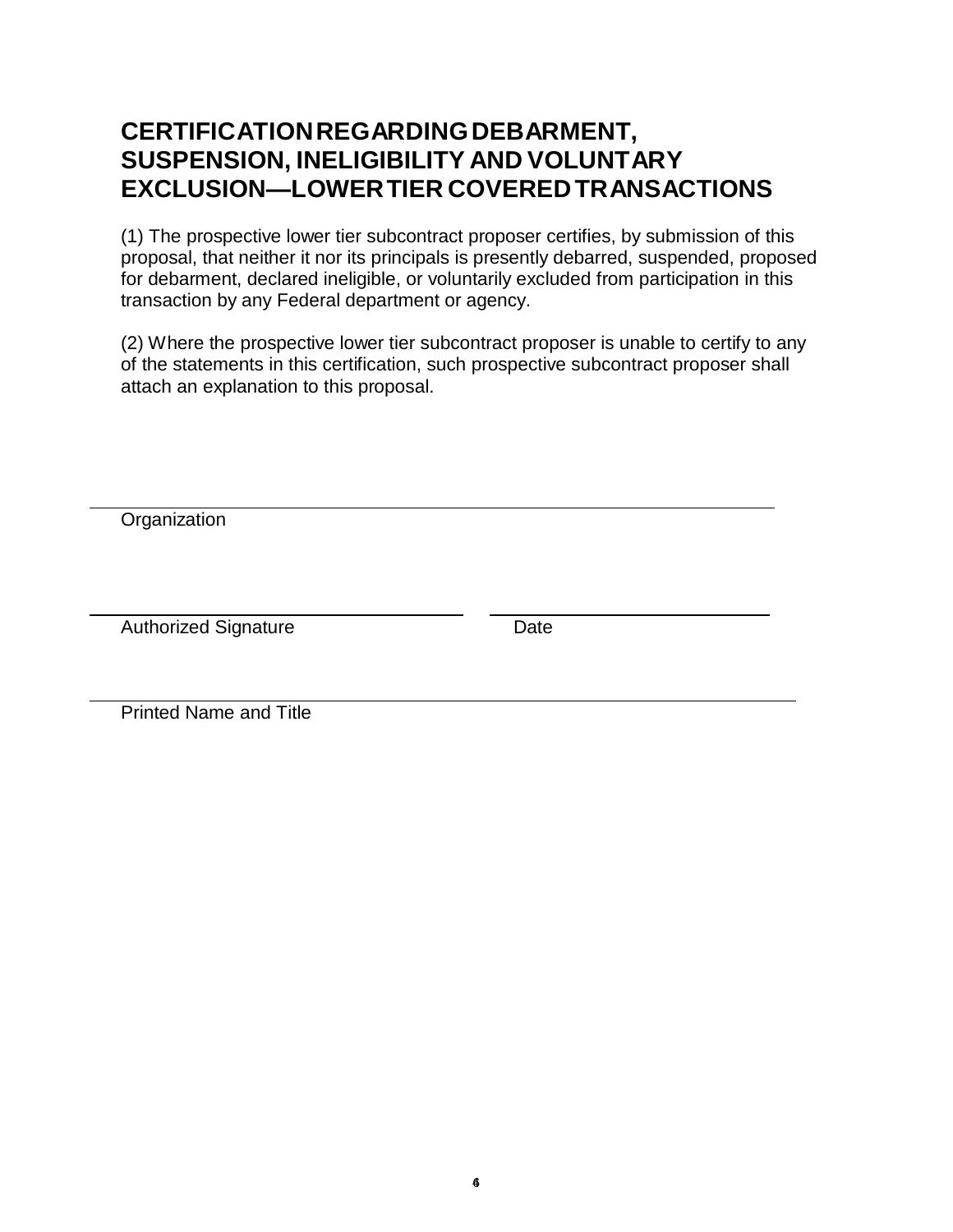# **Anti-Discrimination Certification**

The training provider certifies that it will comply fully with all non-discrimination and equal opportunity provisions of the laws listed below:

- 1) Nondiscrimination provisions of WIOA Section 188, and its implementing regulations at 29 CFR part 38, which prohibit discrimination against all individuals in the United States on the basis of race, color, religion, sex, national origin, age, disability, political affiliation or belief, and against beneficiaries on the basis of either citizenship/status as a lawfully admitted immigrant authorized to work in the United States or participation in any WIOA Title I financially assisted program or activity.
- 2) Title VI of the Civil Rights Act of 1964, as amended, which prohibits discrimination on the basis of race, color and national origin;
- 3) Section 504 of the Rehabilitation Act of 1973, as amended, which prohibits discrimination against qualified individuals with disabilities.
- 4) Age Discrimination Act of 1975, as amended, which prohibits discrimination on the basis of age.
- 5) Title IX of the Education Amendments of 1972, as amended, which prohibits discrimination on the basis of sex in educational programs.
- 6) Title II, Subpart A of the Americans with Disabilities Act of 1990, as amended, which prohibits discrimination on the basis of disability.
- 7) Genetic Information and Nondiscrimination Act of 2008, which prohibits discrimination on the basis of genetic information with respect to health insurance and employment.

The training provider also certifies that it will:

- 1) Will collect and maintain data necessary to show compliance with the nondiscrimination provisions of the WIOA Sec. 188, as provided in the regulations.
- 2) Will state in all solicitations or advertisements for employees placed by or on behalf of the provider, that the provider is an equal opportunity employer.
- 3) Notices, advertisement and solicitations placed in accordance with federal law, rule or regulation shall be deemed sufficient for the purpose of meeting the requirements of this section.
- 4) Make any and all reasonable accommodations to provide access and equity of services to disabled persons applying to or enrolled in any approved program of study.

**Organization** 

Authorized Signature